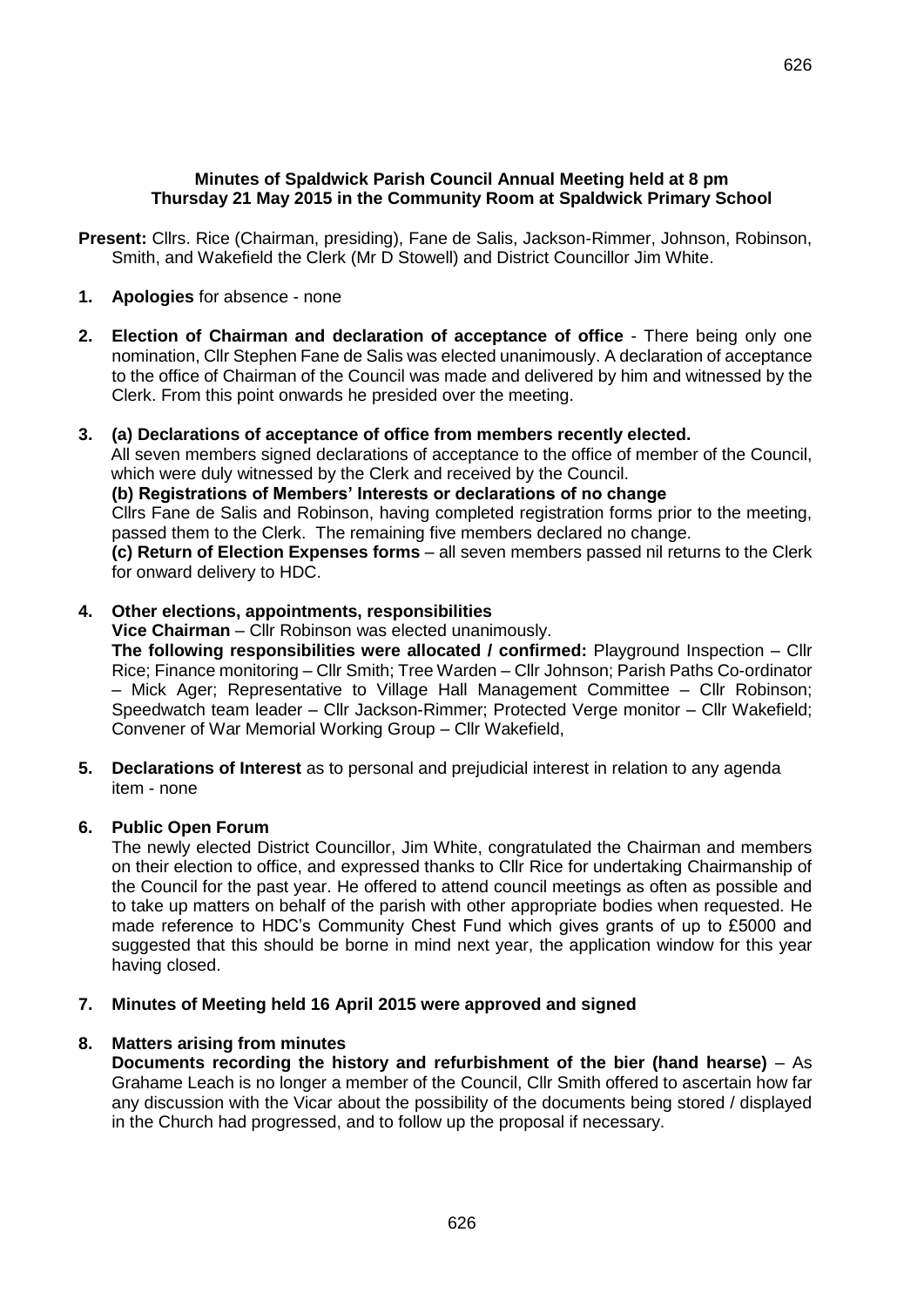## **9. Finance**

**Bank mandates** – it was resolved to confirm R P Johnson and G S Smith and replace G E Leach with S Fane de Salis as signatories for the Santander and Barclays accounts **The following payments were approved**

100622 CAPALC, Balance of membership fee 2015/16, £18.52

100623 Wicksteed Leisure, Playground inspection, £54.00 (inc £9.00 VAT)

**It was noted that the annual grass cutting grant from CCC will remain at £498.13**

## **10. Planning**

#### **To consider any new Planning Applications** - none **The following LPA decisions were noted**

**1402233FUL**, Single storey side and rear extension, 1 Pound Close – Permission granted **15/00093/FUL (and 15/00094/LBC),** Internal and external repairs, renovation and extensions and new garden wall, The Limes, 27 High Street **–** Planning permission and Listed Building consent granted following amendments requested by HDC Conservation and English Heritage

### **11. Assets – Provision / Maintenance**

**War Memorial Refurbishment** – Cllr Wakefield reported that the Working Group had held its first meeting.

### **Children's Play Area**

- Hedge cutting action by Fergusons is awaited
- A Notice Board giving details of emergency contacts etc. has been fixed to the inside of the fence adjacent to the gate; and nettles adjacent to the entry footpath removed
- Climbing Frame On April 20 a local resident raised concern about the behaviour of children jumping up and down on the platform of the multi-play climbing frame causing a noise nuisance and possibly damaging the unit. He saw one child knocked backwards through the small gap at the rear and who fell head first to the ground. His subsequent crying alerted a parent and away he went. On inspection by the Clerk, several bolts were found to be loose, some very loose. These were quickly tightened using a tool from a Security Bit Socket Set which had to be bought.
- Monthly Inspection Cllr Rice carried out an inspection on April 16 and reported that the problem with the rubber tiles under the climbing frame continues; several are loose with large gaps around many of them. He carried out a further inspection on 21 May and reported no change on the state of rubber tiles but some of the bolts on the underside of the climbing frame are loose, despite having been tightened on April 20.
- Annual Inspection was carried out by Wicksteed on May  $5$  report attached for consideration and action. A question was raised as to why this inspection had not revealed the loose bolts which were again observed on May 21. As loosening could have occurred due to vibration in the intervening two weeks the possibility of locking the threads will be investigated when next tightened. The Chairman agreed to take this action. The Clerk will obtain quotations for the other work recommended by Wicksteed.

**Painting of assets** - It was noted that the seats at the Village Green, Royston Avenue and Children's Play Area, and the door of the shed in Church Lane are in need of attention. The Clerk reported that a Kimbolton School DofE volunteer had offered to rub down the seats to prepare them for painting. Cllr Robinson will assess the work required to the door and, if appropriate, obtain a quote locally.

### **12. Highways, footpaths, byways etc.**

**Street Lighting PFI** – The Clerk reported that a proposal for the High Street scheme was received from Balfour Beatty on April 17. This specified 36W PL-L lamps on the old 5m columns in High Street whereas the lamps in the other two main streets, Stow Road and Thrapston Road, have been replaced with 45W CPO-TW lamps on new 6m columns. On being asked to explain this difference BB replied that they were working to the specification laid down by CCC. On April 28 a message was received that Jamie Cooke, the CCC Commissioning Manager, would arrange for a response to be sent. This is still awaited.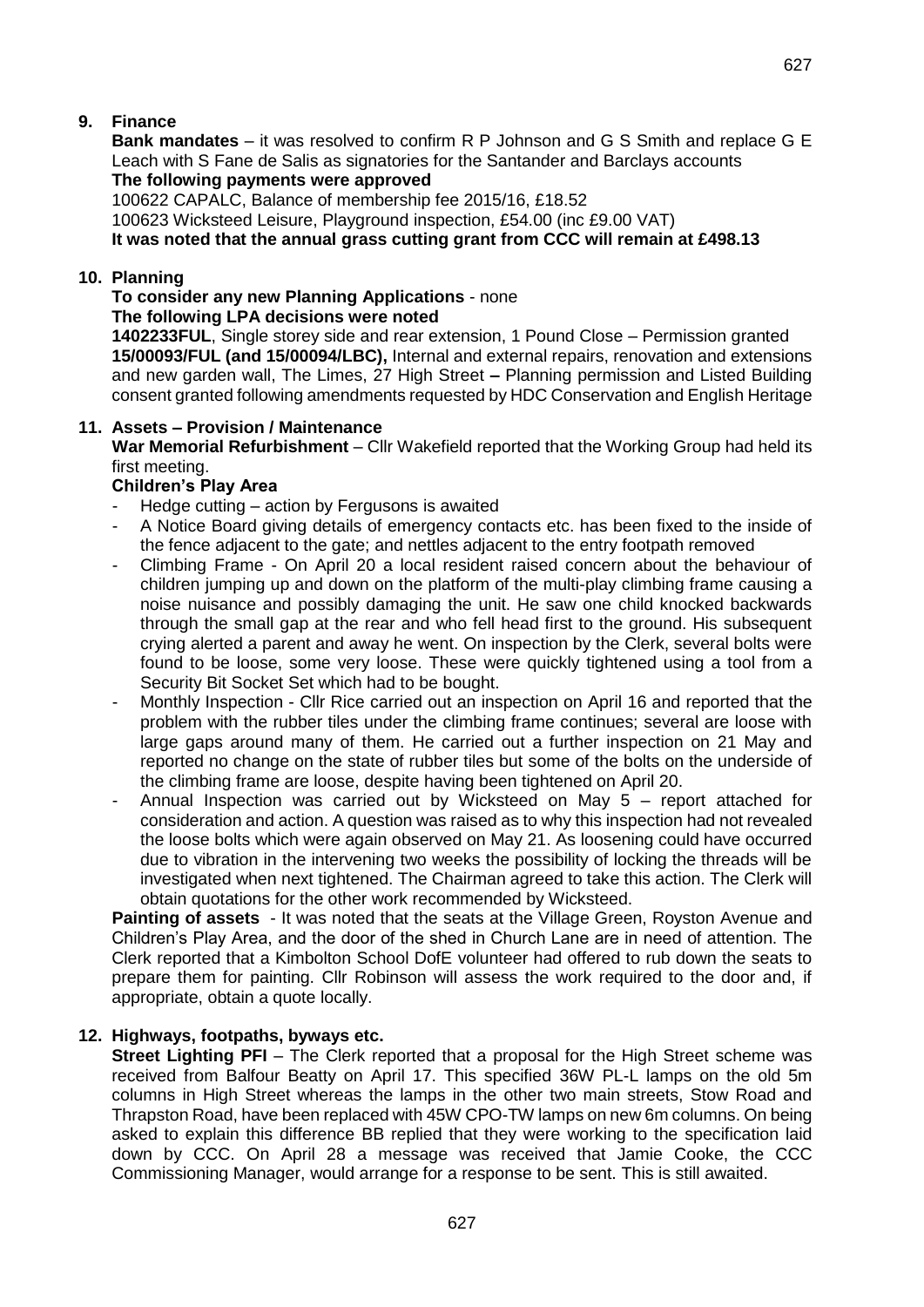**Local Highway Improvement Initiative** – awaiting CCC start on the additional agreed work. **Bus Service changes** – it was noted that the proposed local services are being re-tendered **Footpaths, byways** – It was noted that copies of the Annual Report from Mick Ager had been circulated to members prior to the meeting. It was resolved to record the Parish Council's thanks to Mick and to Simeon Carroll of CCC for continuing to maintain the footpaths in and around the village. A solution to the problem with horses on the footpath at Easton is awaited from Easton Parish Council.

**Verges in Stow Road** – A complaint that the grass verge of an empty house (No 54) is badly overgrown was noted. The Clerk is to ask the selling agent to contact the owner with a view to keeping the grass mown. A further complaint about the verge outside another house has been resolved – the grass has been cut.

**Installation of street sign for Chandlers** – The Clerk said he had not yet been able to establish direct contact with Steve Daniels who built the houses, but the occupant of one house had passed on a message to him regarding this matter. Cllr Johnson offered to speak to Cllr Jim White to see whether he can help.

**Tree branches in Open Space** (rear of Ferriman Road) – The Clerk reported that some branches left in the long grass by the PC working party need removing. A Kimbolton School DofE volunteer has offered to move them to the field entrance when doing a litter pick, to be collected by a vehicle later.

## **13. Procedural and Governance Documents**

The Clerk apologised for not having been able to complete the revisions in time to distribute them prior to the meeting. He reported that he had now completed the amendments in line with the Review memo of 19 March 2015 with 2 extra amendments:

**Class 3 –** Playground internal checklist – amend quarterly to read monthly

**Class 4** – Agenda of next Parish Meeting published at least 7 days before the meeting – add notice board and website.

The Clerk distributed copies of the memo, the existing Code of Conduct and the revised Standing Orders to members. One copy of the revised Information Publication Scheme and of the Financial Regulations were passed to Cllr Johnson. Following complaints by members that they had not had an opportunity to examine the revised documents it was resolved that draft proposals dated 25 March 2015 would be made available to members for examination prior to the next meeting at which they would be considered for adoption.

**14. Proposal to send summons and minutes for parish council meetings to councillors by email subject to individual councillor's agreement** – members indicated their individual preferred means of receipt on a signed form.

### **15. Correspondence**

### **Village Hall – letter from David Henrick, Secretary Village Hall Committee**

- 1. Request that the £38000 held in the Village Hall & Playing Field reserve be transferred to the Village Hall account ASAP to help in any future bids for grants
- 2. Can any parcels of land owned by the Parish Council which might be suitable sites for the Village Hall be identified.

The Clerk is to respond explaining that no money from the Parish Council reserves can be transferred to the Village Hall account until the Committee has produced a proposal acceptable to the villagers, at which time application can be made to the Parish Council for a grant, the amount of which will then be determined.

**Cycling – Tour of Cambridgeshire, 6/7 June 2015 –** A briefing showing routes (which will be closed to other traffic) has today been issued by the County Council. This will be emailed to members.

**Woolley Hill Windfarm Community Liaison Group** - members were asked whether they would be interested in attending a final meeting of the Community Liaison Group potentially on Tuesday 16 June, Wednesday 17 June or Thursday 18 June.to hear a final update on the Woolley Hill Wind Farm, including a report on the initial local projects being supported through